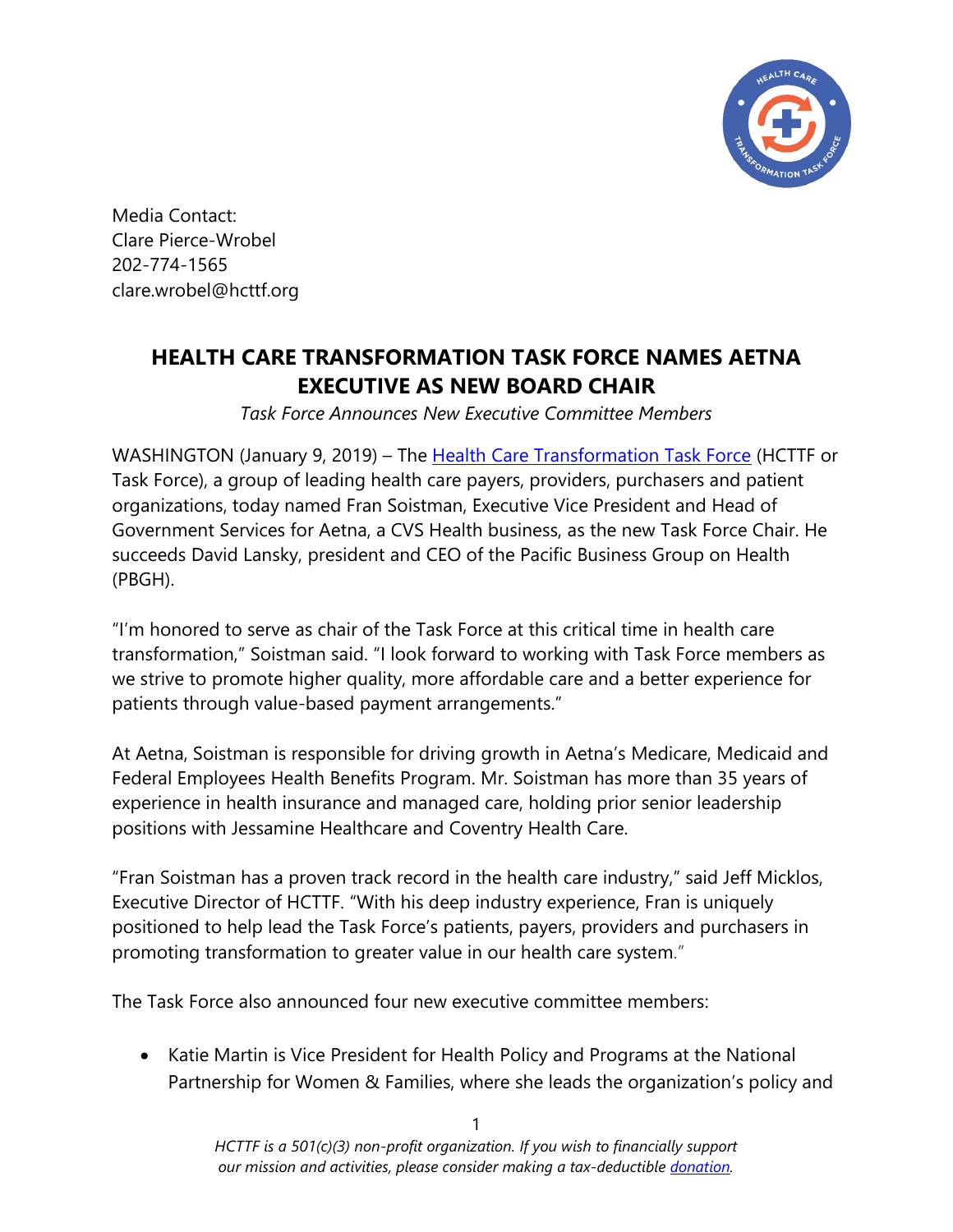advocacy efforts to support a health care system with universal access to highquality, affordable, and patient/family-centered care.

- Hoangmai (Mai) Pham is Vice President of Provider Alignment Solutions at Anthem. Mai is responsible for developing and refining Anthem's provider payment models that reduce the cost of care while rewarding improvements in quality and access. Additionally, she is focused on developing new products and networks built on a foundation of value-based care, and overseeing Anthem's Enhanced Personal Health Care initiative, a program that focuses on patientcentered care and reimburses doctors for value-based, rather than volume-based, performance.
- Shelly Schlenker serves as Vice President of Public Policy, Advocacy and Government Relations for Dignity Health. In her capacity, Ms. Schlenker leads Dignity Health's Office of Public Policy and Advocacy, which in addition to the Dignity Health care centers includes an extensive strategic contact network of community-based organizations and several thousand individual advocates.
- Jim Sinkoff is Deputy Executive Officer and CFO of Hudson River Health Care (HRHCare), one of New York's largest Federally Qualified Health Centers. Mr. Sinkoff advances system-wide perspectives to develop and execute critical strategies that support the strength, growth, and sustainability of HRHCare, while pursuing opportunities to create greater alignment within the organization and in the larger health care market. He also oversees organizational performance across multiple clinical, operational, and financial dimensions, and HRHCare's capital portfolio.

The new executive committee members join four other continuing members: Mary Beth Kuderik (Task Force Treasurer/Secretary), Chief Strategy and Financial, UAW Retiree Medical Benefits Trust; Blair Childs, Senior Vice President of Public Affairs, Premier Healthcare Alliance; Richard Gilfillan, CEO, Trinity Health; and Kevin Klobucar, Executive Vice President, Health Care Value, Blue Cross Blue Shield of Michigan.

For more information please visit: http[s://h](https://hcttf.org/)cttf.org

## **ABOUT HEALTH CARE TRANSFORMATION TASK FORCE**

Health Care Transformation Task Force is a unique collaboration of patients, payers, providers and purchasers working to lead a sweeping transformation of the health care system. By transitioning to value-based models that support the Triple Aim of better